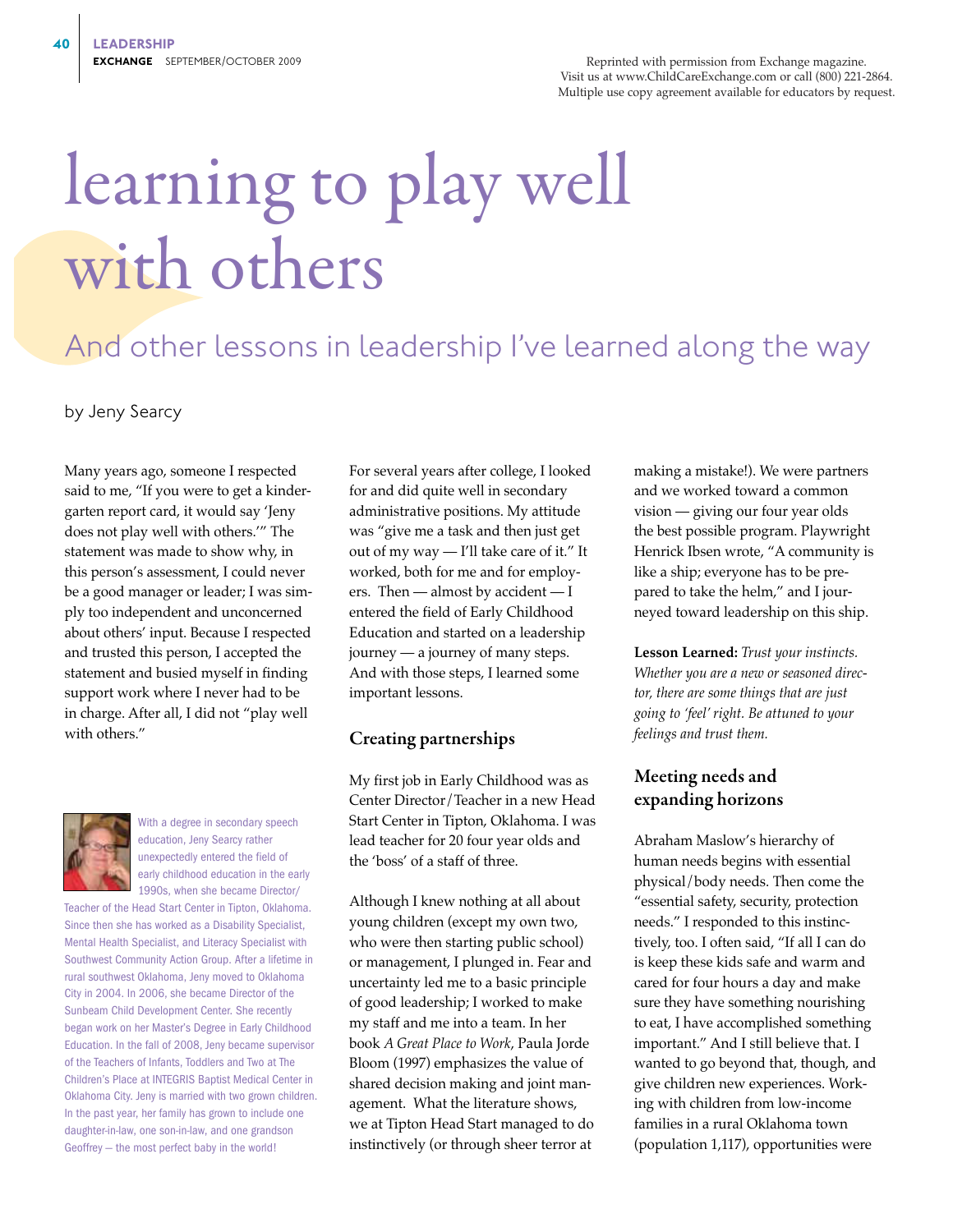limited. We found ways, however, to expand. We introduced a reading program, we took kids on a rotating basis to the library, and we took field trips. We went to the ballet, to plays, and to concerts. We had visitors come into the center to sing, read, and perform. I could have kept the kids safe and warm in the center and no one would have thought any less of me and the center, but I would have thought less of myself. And so, by pushing, expanding, and caring about the kids, I took another step on my journey.

**Lesson Learned:** *Use community resources. Whether you work in Tipton or Tulsa, there are people 'out there' who are willing to come to your program and perform, teach, and share. It can be a professional troupe, a college student, or even the neighbor who whistles. It can take some work to find these people, but the efforts are worth it.*

# Seeing the needs of the individuals

After several years, I went to work as a Literacy Specialist with another agency's Head Start program. As Literacy Specialist, my role was to train, mentor, and monitor the classroom teachers in expanding literacy in the Head Start classrooms. I coordinated a series of training workshops for the lead teachers in the classrooms — one session per month to examine one of the sections of literacy for pre-school children (reading aloud, pre-writing, language development, etc). The teachers, from a three county area, came to my site. We had a great time, and the ideas I shared with them were evident in their classrooms.

The next school year, however, I started the same program with the teacher assistants/aides. This did not work as well. The teacher assistants/ aides didn't seem as interested, and I felt as if I was getting nowhere. So

I modified the program and traveled to each site once a month. There I could sit down with just the two or three teacher assistants and talk about literacy and create lessons about how their practices affected them and the children in their classrooms. It may have been my 'big picture' approach that was difficult for these teacher assistants/aides to see; perhaps they felt powerless to affect change in their classrooms. Whatever the reason, when I spent one-on-one time with them, they accepted my help. A powerful step in leadership for me: a good leader must recognize that, even when an organization has a common goal, the methods for reaching that goal can be and should be as varied as the individuals who work to achieve it.

**Lesson Learned:** *We learn in early childhood classes that each child has his/her own learning style and that we should respect that. Remember that for your staff as well. Some will speak up at staff meetings; others will not. Some like lecture-type training; others relate better to hands-on. Whatever the need or style of the staff members, learn it and provide for it.*

# Seeing beyond problems and setting common goals

In 2006 I was hired to be the Director of Sunbeam Child Development Center. Sunbeam serves 48 children between the ages of birth and five in two Early Head Start classrooms, one three-year-old classroom, and one pre-kindergarten classroom. It has a staff of 13 people. Somehow I thought I was competent to handle all of this. The first six months were beyond description. Staff members quit, the public school took three months to supply a teacher for the pre-kindergarten classroom, and there were two federal reviews. The center had always boasted that it accepted children who had been asked to leave other centers, and we had a lot of children

with behavior problems. I worked from open to close (6:30 a.m. to 5:30 p.m.) every day and cried, either on my way to work or on my way home — sometimes both.

Gradually, however, things began to change. As staff members quit, I was able to replace them with people who had the same goals that I had and who could complement my strengths and support my weaknesses. When the public school teacher finally came, we were able to set goals for her classroom together. We passed reviews with flying colors. And while the children's behavior didn't improve overnight, I began to see the children as individuals and not just as problems to be fixed.

**Lesson Learned:** *Some things just take time. As hard as it is for most of us to accept, most problems can't be fixed immediately. Take some time, cry a little, and hang on. It will get better.*

# Accepting support: Letting go, delegating, and trusting

At Sunbeam, I made it my goal to not only function as the 'director,' but to be willing to do whatever the staff had to do. I substituted in the classrooms, I cooked, I fixed toilets, and I planned programs. I kept an open-door policy so that the staff members and parents could visit at any time. I felt that I had to prove I was a member of the team. After six months, I was nominated by all 13 members of the CDC staff as Sunbeam's Employee of the Month. I thought I had truly arrived as a leader! After all, Roger Neugebauer wrote in *Exchange,* "The good director doesn't make people love her, but makes people love to work for her." I had accomplished that, hadn't I? I was good — or was I?